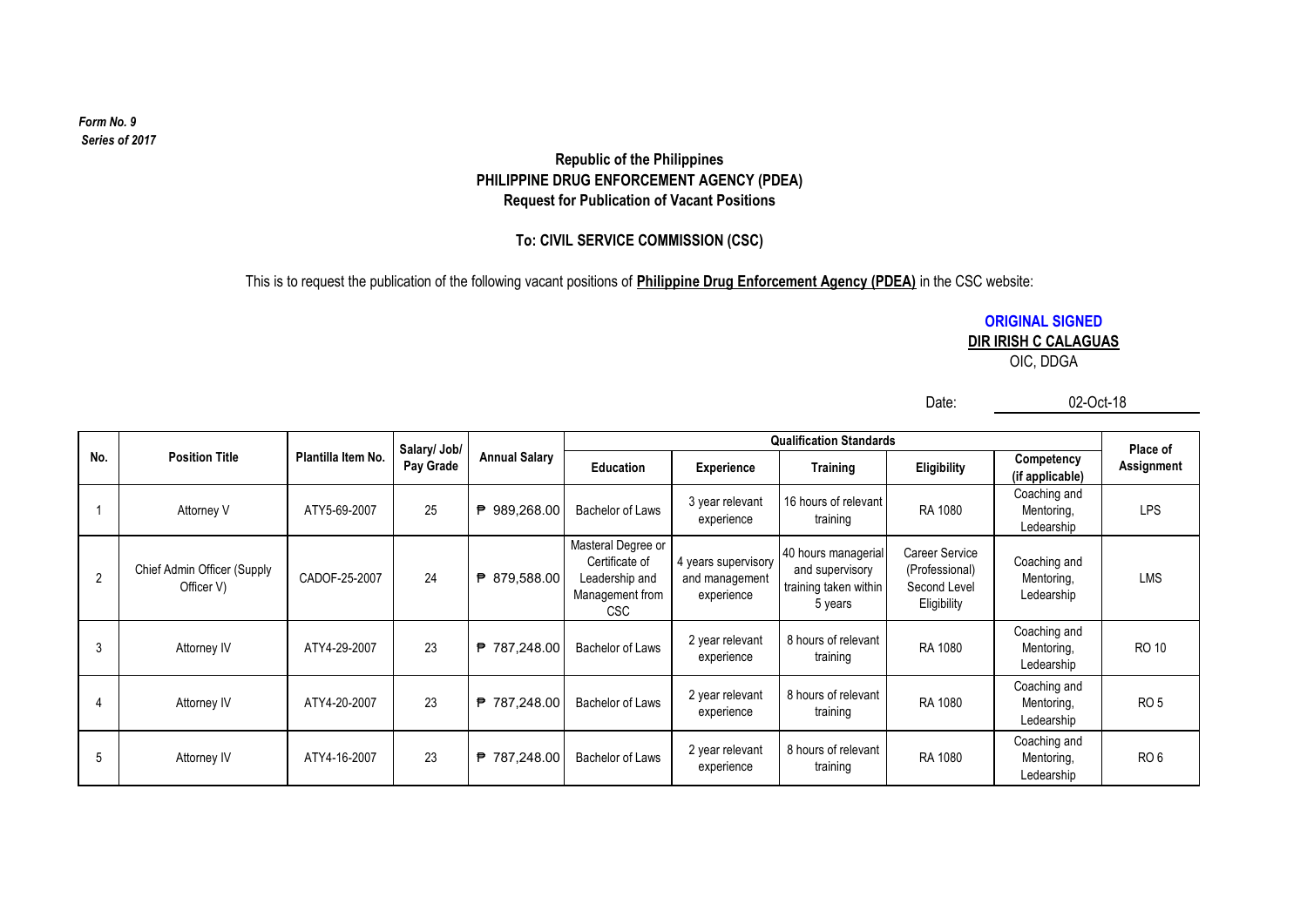| 6              | Attorney IV             | ATY4-26-2007         | 23 | ₱ 787,248.00 | <b>Bachelor of Laws</b>                         | 2 year relevant<br>experience | 8 hours of relevant<br>training  | RA 1080                                                                | Coaching and<br>Mentoring,<br>Ledearship | RO <sub>9</sub> |
|----------------|-------------------------|----------------------|----|--------------|-------------------------------------------------|-------------------------------|----------------------------------|------------------------------------------------------------------------|------------------------------------------|-----------------|
| $\overline{7}$ | Information Officer IV  | INFO4-19-2007        | 22 | ₱ 704,604.00 | <b>Bachelor's Degree</b>                        | 3 year relevant<br>experience | 16 hours of relevant<br>training | Career Service<br>(Professional)<br>Second Level<br>Eligibility        |                                          | <b>PECIS</b>    |
| 8              | Attorney III            | ATY3-18-2016         | 21 | ₱ 630,648.00 | Bachelor of Laws                                | 1 year relevant<br>experience | 4 hours of relevant<br>training  | RA 1080                                                                |                                          | ARMM            |
| 9              | Attorney III            | ATY3-25-2010         | 21 | ₱ 630,648.00 | Bachelor of Laws                                | 1 year relevant<br>experience | 4 hours of relevant<br>training  | RA 1080                                                                |                                          | <b>IAS</b>      |
| 10             | Attorney III            | ATY3-20-2007         | 21 | ₱ 630.648.00 | Bachelor of Laws                                | 1 year relevant<br>experience | 4 hours of relevant<br>training  | RA 1080                                                                |                                          | <b>LPS</b>      |
| 11             | Attorney III            | ATY3-21-2007         | 21 | ₱ 630,648.00 | Bachelor of Laws                                | 1 year relevant<br>experience | 4 hours of relevant<br>training  | RA 1080                                                                |                                          | LPS             |
| 12             | Attorney III            | ATY3-15-2016         | 21 | ₱ 630,648.00 | Bachelor of Laws                                | 1 year relevant<br>experience | 4 hours of relevant<br>training  | RA 1080                                                                |                                          | <b>RO 10</b>    |
| 13             | Attorney III            | ATY3-16-2016         | 21 | ₱ 630,648.00 | Bachelor of Laws                                | 1 year relevant<br>experience | 4 hours of relevant<br>training  | RA 1080                                                                |                                          | <b>RO12</b>     |
| 14             | Attorney III            | ATY3-17-2016         | 21 | ₱ 630,648.00 | Bachelor of Laws                                | 1 year relevant<br>experience | 4 hours of relevant<br>training  | RA 1080                                                                |                                          | <b>RO13</b>     |
| 15             | Attorney III            | ATY3-19-2007         | 21 | ₱ 630,648.00 | <b>Bachelor of Laws</b>                         | 1 year relevant<br>experience | 4 hours of relevant<br>training  | RA 1080                                                                |                                          | <b>RO 4-A</b>   |
| 16             | Attorney III            | ATY3-13-2016         | 21 | ₱ 630,648.00 | Bachelor of Laws                                | 1 year relevant<br>experience | 4 hours of relevant<br>training  | RA 1080                                                                |                                          | RO <sub>8</sub> |
| 17             | Attorney III            | ATY3-14-2016         | 21 | ₱ 630.648.00 | Bachelor of Laws                                | 1 year relevant<br>experience | 4 hours of relevant<br>training  | RA 1080                                                                |                                          | RO <sub>9</sub> |
| 18             | Information Officer III | INFO3-19-2007        | 18 | ₱ 457.020.00 | <b>Bachelor's Degree</b>                        | 2 year relevant<br>experience | 8 hours of relevant<br>training  | <b>Career Service</b><br>(Professional)<br>Second Level<br>Eligibility |                                          | CAR             |
| 19             | Computer Programmer III | COMPRO3-244-<br>2007 | 18 | ₱ 457,020.00 | <b>Bachelor's Degree</b><br>relevant to the job | 2 year relevant<br>experience | 8 hours of relevant<br>training  | Career Service<br>(Professional)<br>Second Level<br>Eligibility        |                                          | POS             |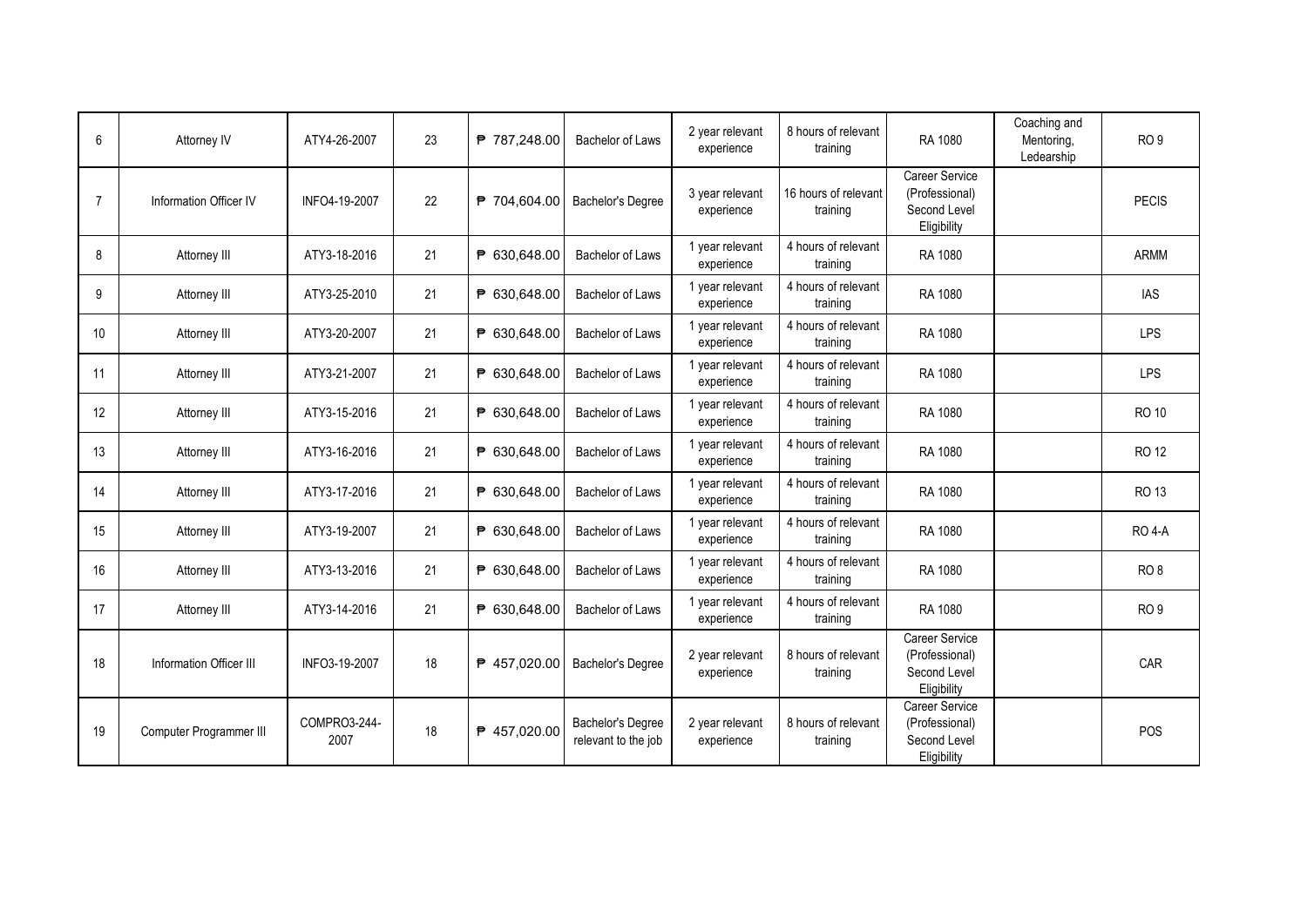| 20 | Admin Officer IV (Accountant II) | ADOF4-22-2007 | 16 |                       | Bachelor's Degree in<br>₱ 381,180.00 Commerce/Major in<br>Accounting | 1 year relevant<br>experience | 4 hours of relevant<br>training | RA 1080 | <b>ARMM</b>     |
|----|----------------------------------|---------------|----|-----------------------|----------------------------------------------------------------------|-------------------------------|---------------------------------|---------|-----------------|
| 21 | Admin Officer IV (Accountant II) | ADOF4-39-2007 | 16 | ₱ 381,180.00          | Bachelor's Degree in<br>Commerce/Major in<br>Accounting              | 1 year relevant<br>experience | 4 hours of relevant<br>training | RA 1080 | RO <sub>1</sub> |
| 22 | Admin Officer IV (Accountant II) | ADOF4-19-2007 | 16 | ₱ 381,180.00          | Bachelor's Degree in<br>Commerce/Major in<br>Accounting              | 1 year relevant<br>experience | 4 hours of relevant<br>training | RA 1080 | RO 11           |
| 23 | Admin Officer IV (Accountant II) | ADOF4-42-2007 | 16 | ₱ 381,180.00          | Bachelor's Degree in<br>Commerce/Major in<br>Accounting              | 1 year relevant<br>experience | 4 hours of relevant<br>training | RA 1080 | <b>RO 12</b>    |
| 24 | Admin Officer IV (Accountant II) | ADOF4-37-2007 | 16 | ₱ 381,180.00          | Bachelor's Degree in<br>Commerce/Major in<br>Accounting              | 1 year relevant<br>experience | 4 hours of relevant<br>training | RA 1080 | RO 13           |
| 25 | Admin Officer IV (Accountant II) | ADOF4-25-2007 | 16 | ₱ 381,180.00          | Bachelor's Degree in<br>Commerce/Major in<br>Accounting              | 1 year relevant<br>experience | 4 hours of relevant<br>training | RA 1080 | RO <sub>3</sub> |
| 26 | Admin Officer IV (Accountant II) | ADOF4-31-2007 | 16 | ₱ 381,180.00          | Bachelor's Degree in<br>Commerce/Major in<br>Accounting              | 1 year relevant<br>experience | 4 hours of relevant<br>training | RA 1080 | <b>RO 4-A</b>   |
| 27 | Admin Officer IV (Accountant II) | ADOF4-24-2007 | 16 | $\sqrt{P}$ 381,180.00 | Bachelor's Degree in<br>Commerce/Major in<br>Accounting              | 1 year relevant<br>experience | 4 hours of relevant<br>training | RA 1080 | <b>RO 4-B</b>   |
| 28 | Admin Officer IV (Accountant II) | ADOF4-26-2007 | 16 | ₱ 381,180.00          | Bachelor's Degree in<br>Commerce/Major in<br>Accounting              | 1 year relevant<br>experience | 4 hours of relevant<br>training | RA 1080 | RO <sub>5</sub> |
| 29 | Admin Officer IV (Accountant II) | ADOF4-20-2007 | 16 | ₱ 381,180.00          | Bachelor's Degree in<br>Commerce/Major in<br>Accounting              | 1 year relevant<br>experience | 4 hours of relevant<br>training | RA 1080 | RO <sub>6</sub> |
| 30 | Admin Officer IV (Accountant II) | ADOF4-41-2007 | 16 | ₱ 381,180.00          | Bachelor's Degree in<br>Commerce/Major in<br>Accounting              | 1 year relevant<br>experience | 4 hours of relevant<br>training | RA 1080 | RO <sub>7</sub> |
| 31 | Admin Officer IV (Accountant II) | ADOF4-35-2007 | 16 | ₱ 381,180.00          | Bachelor's Degree in<br>Commerce/Major in<br>Accounting              | 1 year relevant<br>experience | 4 hours of relevant<br>training | RA 1080 | RO <sub>9</sub> |
| 32 | Chemist II                       | CMT2-80-2007  | 15 | ₱ 348,120.00          | Bachelor's Degree in<br>Chemistry                                    | 1 year relevant<br>experience | 4 hours of relevant<br>training | RA 1080 | LS              |
| 33 | Chemist II                       | CMT2-83-2007  | 15 | ₱ 348,120.00          | Bachelor's Degree in<br>Chemistry                                    | 1 year relevant<br>experience | 4 hours of relevant<br>training | RA 1080 | LS              |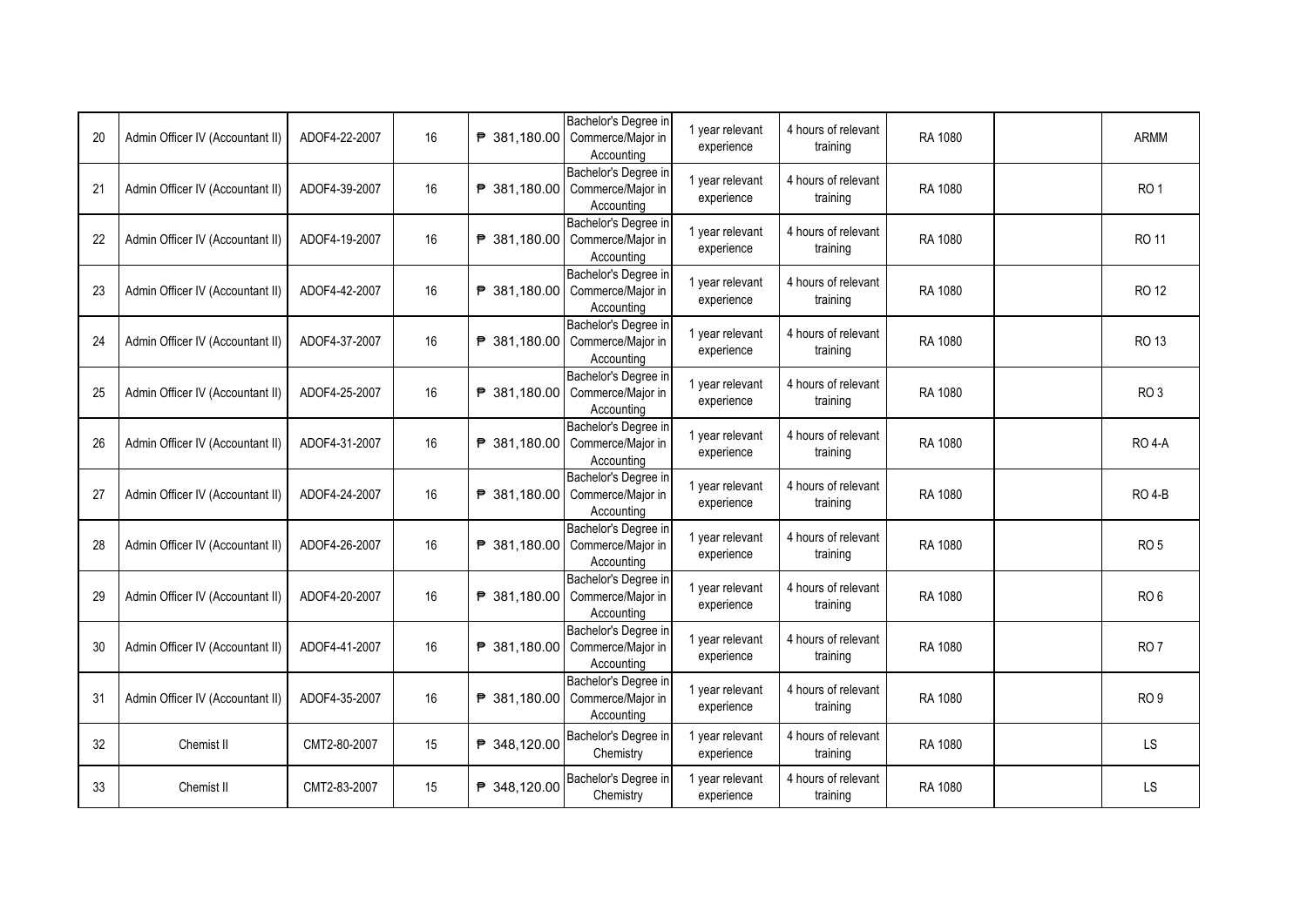| 34 | Dangerous Drugs Regulation<br>Officer II          | DDRO2-25-2007  | 15 | ₱ 348,120.00 | <b>Bachelor's Degree</b><br>relevant to the job | 1 year relevant<br>experience | 4 hours of relevant<br>training | Career Service<br>(Professional)<br>Second Level<br>Eligibility        | RO <sub>5</sub> |
|----|---------------------------------------------------|----------------|----|--------------|-------------------------------------------------|-------------------------------|---------------------------------|------------------------------------------------------------------------|-----------------|
| 35 | Dangerous Drugs Regulation<br>Officer II          | DDRO2-16-2007  | 15 | ₱ 348.120.00 | <b>Bachelor's Degree</b><br>relevant to the job | 1 year relevant<br>experience | 4 hours of relevant<br>training | Career Service<br>(Professional)<br>Second Level<br>Eligibility        | RO <sub>6</sub> |
| 36 | Admin Officer III (Records Officer<br>$\parallel$ | ADOF3-35-2007  | 14 | ₱ 317,928.00 | <b>Bachelor's Degree</b>                        | 1 year relevant<br>experience | 4 hours of relevant<br>training | <b>Career Service</b><br>(Professional)<br>Second Level<br>Eligibility | <b>ACAD</b>     |
| 37 | Legal Assistant II                                | LEA2-29-2007   | 12 | ₱ 265,788.00 | <b>Bachelor's Degree</b>                        | None required                 | None required                   | <b>Career Service</b><br>(Professional)<br>Second Level<br>Eligibility | LPS             |
| 38 | Chemist I                                         | CMT1-88-2007   | 11 | ₱ 242,148.00 | Bachelor's Degree in<br>Chemistry               | None required                 | None required                   | RA 1080                                                                | <b>ARMM</b>     |
| 39 | Chemist I                                         | CMT1-86-2007   | 11 | ₱ 242,148.00 | Bachelor's Degree in<br>Chemistry               | None required                 | None required                   | RA 1080                                                                | CAR             |
| 40 | Chemist I                                         | CMT1-87-2007   | 11 | ₱ 242,148.00 | Bachelor's Degree in<br>Chemistry               | None required                 | None required                   | RA 1080                                                                | CAR             |
| 41 | Statistician I                                    | STAT1-237-2007 | 11 | ₱ 242,148.00 | Bachelor's Degree in<br>Chemistry               | None required                 | None required                   | RA 1080                                                                | LPS             |
| 42 | Chemist I                                         | CMT1-120-2007  | 11 | ₱ 242,148.00 | Bachelor's Degree in<br>Chemistry               | None required                 | None required                   | RA 1080                                                                | RO <sub>1</sub> |
| 43 | Chemist I                                         | CMT1-130-2007  | 11 | ₱ 242,148.00 | Bachelor's Degree in<br>Chemistry               | None required                 | None required                   | RA 1080                                                                | <b>RO 12</b>    |
| 44 | Chemist I                                         | CMT1-91-2007   | 11 | ₱ 242,148.00 | Bachelor's Degree in<br>Chemistry               | None required                 | None required                   | RA 1080                                                                | <b>RO2</b>      |
| 45 | Chemist I                                         | CMT1-92-2007   | 11 | ₱ 242,148.00 | Bachelor's Degree in<br>Chemistry               | None required                 | None required                   | RA 1080                                                                | RO <sub>2</sub> |
| 46 | Chemist I                                         | CMT1-96-2007   | 11 | ₱ 242,148.00 | Bachelor's Degree in<br>Chemistry               | None required                 | None required                   | RA 1080                                                                | RO <sub>2</sub> |
| 47 | Chemist I                                         | CMT1-95-2007   | 11 | ₱ 242,148.00 | Bachelor's Degree in<br>Chemistry               | None required                 | None required                   | RA 1080                                                                | <b>RO 4-B</b>   |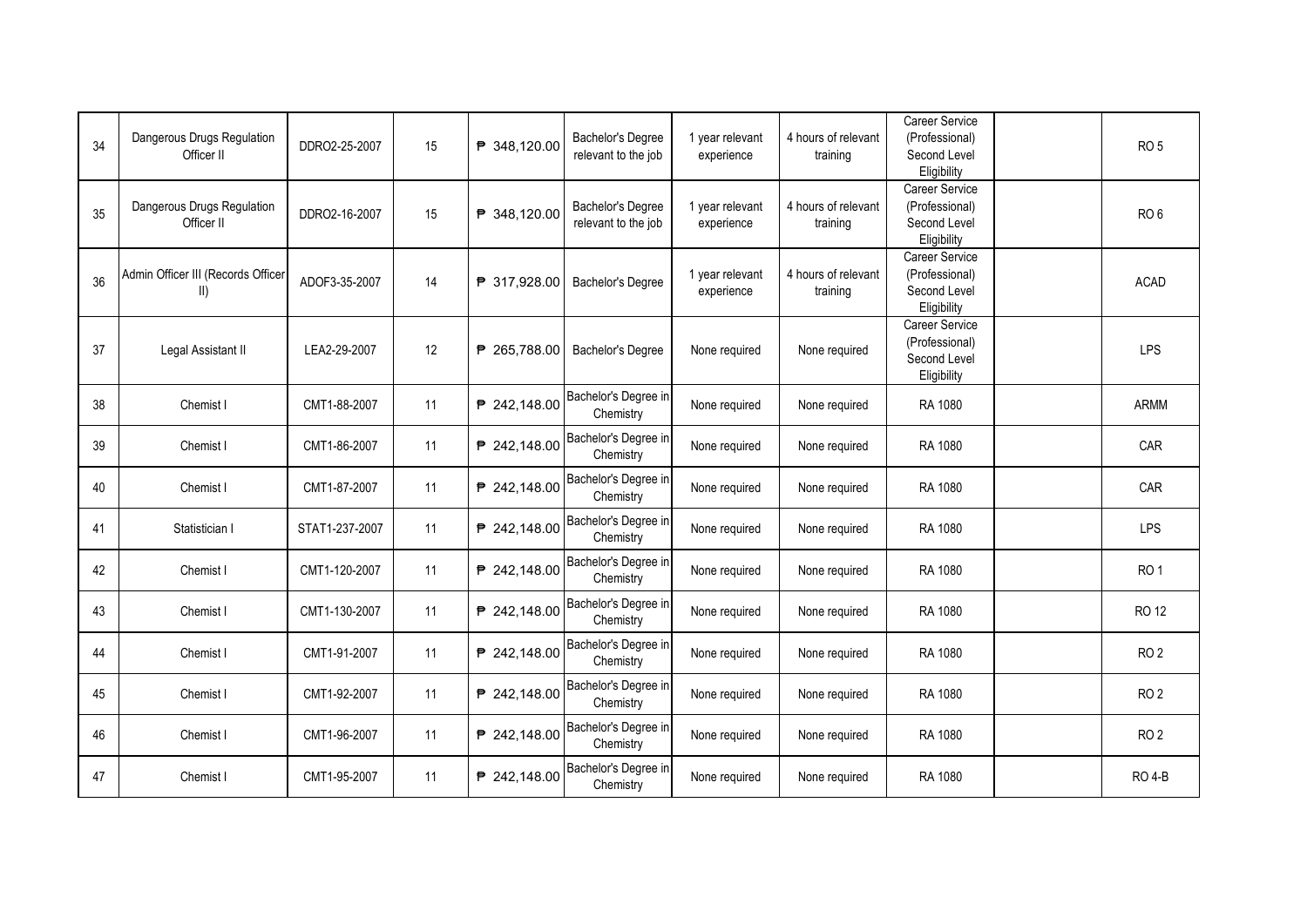| 48 | Chemist I                                  | CMT1-110-2007 | 11      | ₱ 242,148.00 | Bachelor's Degree in<br>Chemistry               | None required                  | None required                   | RA 1080                                                         | RO <sub>8</sub> |
|----|--------------------------------------------|---------------|---------|--------------|-------------------------------------------------|--------------------------------|---------------------------------|-----------------------------------------------------------------|-----------------|
| 49 | Chemist I                                  | CMT1-111-2007 | 11      | ₱ 242,148.00 | Bachelor's Degree in<br>Chemistry               | None required                  | None required                   | RA 1080                                                         | RO <sub>8</sub> |
| 50 | Legal Assistant I                          | LEA1-239-2007 | 10      | ₱ 224,616.00 | Bachelor's Degree                               | None required                  | None required                   | Career Service<br>(Professional)<br>Second Level<br>Eligibility | <b>LPS</b>      |
| 51 | Admin Officer II<br>(Financial Analyst I)  | ADOF2-8-2007  | 11      | ₱ 242,148.00 | Bachelor's Degree<br>relevant to the job        | None required                  | None required                   | Career Service<br>(Professional)<br>Second Level<br>Eligibility | <b>FMS</b>      |
| 52 | Admin Officer I (Record Officer I)         | ADOF1-19-2007 | 10      | ₱ 224,616.00 | <b>Bachelor's Degree</b>                        | None required                  | None required                   | Career Service<br>(Professional)<br>Second Level<br>Eligibility | LS              |
| 53 | Admin Asst. III (Computer<br>Operator III) | ADAS3-13-2007 | 9       | ₱ 209,676.00 | Completion of 2<br>years' studies in<br>college | 2 years relevant<br>experience | 8 hours of relevant<br>training | CSC Sub-<br>Professional or 1st<br>Level Eligibility            | POS             |
| 54 | Admin Asst II (Property<br>Custodian II)   | ADAS2-22-2007 | 8       | ₱ 195,384.00 | Completion of 2<br>years' studies in<br>college | 1 year relevant<br>experience  | 4 hours of relevant<br>training | CSC Sub-<br>Professional or 1st<br>Level Eligibility            | <b>ARMM</b>     |
| 55 | Admin Asst II (Property<br>Custodian II)   | ADAS2-29-2007 | 8       | ₱ 195,384.00 | Completion of 2<br>years' studies in<br>college | 1 year relevant<br>experience  | 4 hours of relevant<br>training | CSC Sub-<br>Professional or 1st<br>Level Eligibility            | <b>RO 4-B</b>   |
| 56 | Admin Asst II<br>(Disbursing Officer II)   | ADAS2-43-2007 | $\bf 8$ | ₱ 195,384.00 | Completion of 2<br>years' studies in<br>college | 1 year relevant<br>experience  | 4 hours of relevant<br>training | CSC Sub-<br>Professional or 1st<br><b>Level Eligibility</b>     | <b>FMS</b>      |
| 57 | Laboratory Technician II                   | LABT2-85-2007 | 8       | ₱ 195,384.00 | Completion of 2<br>years' studies in<br>college | 1 year relevant<br>experience  | 4 hours of relevant<br>training | CSC Sub-<br>Professional or 1st<br><b>Level Eligibility</b>     | CAR             |
| 58 | Laboratory Technician II                   | LABT2-84-2007 | 8       | ₱ 195,384.00 | Completion of 2<br>years' studies in<br>college | 1 year relevant<br>experience  | 4 hours of relevant<br>training | CSC Sub-<br>Professional or 1st<br><b>Level Eligibility</b>     | LS              |
| 59 | Laboratory Technician II                   | LABT2-97-2007 | 8       | ₱ 195,384.00 | Completion of 2<br>years' studies in<br>college | 1 year relevant<br>experience  | 4 hours of relevant<br>training | CSC Sub-<br>Professional or 1st<br><b>Level Eligibility</b>     | RO <sub>1</sub> |
| 60 | Laboratory Technician II                   | LABT2-89-2007 | 8       | ₱ 195,384.00 | Completion of 2<br>years' studies in<br>college | 1 year relevant<br>experience  | 4 hours of relevant<br>training | CSC Sub-<br>Professional or 1st<br>Level Eligibility            | RO <sub>3</sub> |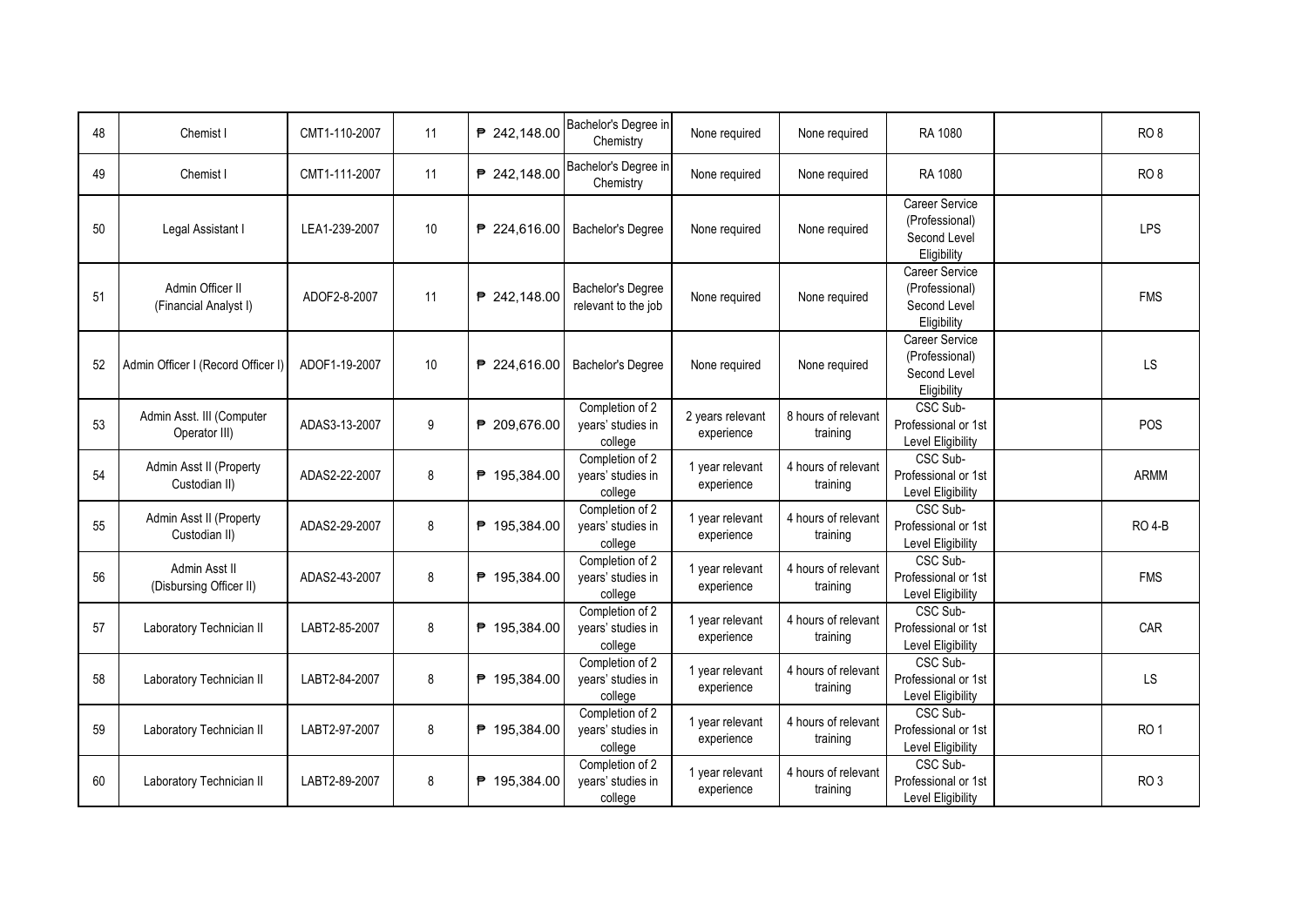| 61 | Laboratory Technician II                    | LABT2-98-2007   | 8              | ₱ 195,384.00 | Completion of 2<br>years' studies in<br>college | 1 year relevant<br>experience | 4 hours of relevant<br>training | CSC Sub-<br>Professional or 1st<br>Level Eligibility | RO <sub>7</sub> |
|----|---------------------------------------------|-----------------|----------------|--------------|-------------------------------------------------|-------------------------------|---------------------------------|------------------------------------------------------|-----------------|
| 62 | Administrative Assistant I<br>(Secretary I) | ADAS1-30-2007   | $\overline{7}$ | ₹ 183,048.00 | Completion of 2<br>years' studies in<br>college | None required                 | None required                   | CSC Sub-<br>Professional or 1st<br>Level Eligibility | RO <sub>3</sub> |
| 63 | Prison Guard II                             | PRISG2-60-2007  | $\overline{7}$ | ₱ 183,048.00 | Completion of 2<br>years' studies in<br>college | None required                 | None required                   | CSC Sub-<br>Professional or 1st<br>Level Eligibility | RO 11           |
| 64 | Prison Guard II                             | PRISG2-152-2007 | $\overline{7}$ | ₱ 183,048.00 | Completion of 2<br>years' studies in<br>college | None required                 | None required                   | CSC Sub-<br>Professional or 1st<br>Level Eligibility | RO 12           |
| 65 | Prison Guard II                             | PRISG2-153-2007 | $\overline{7}$ | ₱ 183,048.00 | Completion of 2<br>years' studies in<br>college | None required                 | None required                   | CSC Sub-<br>Professional or 1st<br>Level Eligibility | <b>RO12</b>     |
| 66 | Prison Guard II                             | PRISG2-118-2007 | $\overline{7}$ | ₱ 183,048.00 | Completion of 2<br>years' studies in<br>college | None required                 | None required                   | CSC Sub-<br>Professional or 1st<br>Level Eligibility | RO 13           |
| 67 | Prison Guard II                             | PRISG2-80-2007  | $\overline{7}$ | ₱ 183,048.00 | Completion of 2<br>years' studies in<br>college | None required                 | None required                   | CSC Sub-<br>Professional or 1st<br>Level Eligibility | RO <sub>2</sub> |
| 68 | Prison Guard II                             | PRISG2-82-2007  | $\overline{7}$ | ₱ 183,048.00 | Completion of 2<br>years' studies in<br>college | None required                 | None required                   | CSC Sub-<br>Professional or 1st<br>Level Eligibility | RO <sub>2</sub> |
| 69 | Prison Guard II                             | PRISG2-83-2007  | $\overline{7}$ | ₱ 183,048.00 | Completion of 2<br>years' studies in<br>college | None required                 | None required                   | CSC Sub-<br>Professional or 1st<br>Level Eligibility | RO <sub>2</sub> |
| 70 | Prison Guard II                             | PRISG2-108-2007 | $\overline{7}$ | ₱ 183.048.00 | Completion of 2<br>years' studies in<br>college | None required                 | None required                   | CSC Sub-<br>Professional or 1st<br>Level Eligibility | <b>RO 4-A</b>   |
| 71 | Prison Guard II                             | PRISG2-88-2007  | $\overline{7}$ | ₱ 183,048.00 | Completion of 2<br>years' studies in<br>college | None required                 | None required                   | CSC Sub-<br>Professional or 1st<br>Level Eligibility | <b>RO 4-B</b>   |
| 72 | Prison Guard II                             | PRISG2-144-2007 | $\overline{7}$ | ₱ 183,048.00 | Completion of 2<br>years' studies in<br>college | None required                 | None required                   | CSC Sub-<br>Professional or 1st<br>Level Eligibility | RO <sub>7</sub> |
| 73 | Prison Guard II                             | PRISG2-110-2007 | $\overline{7}$ | ₱ 183,048.00 | Completion of 2<br>years' studies in<br>college | None required                 | None required                   | CSC Sub-<br>Professional or 1st<br>Level Eligibility | RO <sub>8</sub> |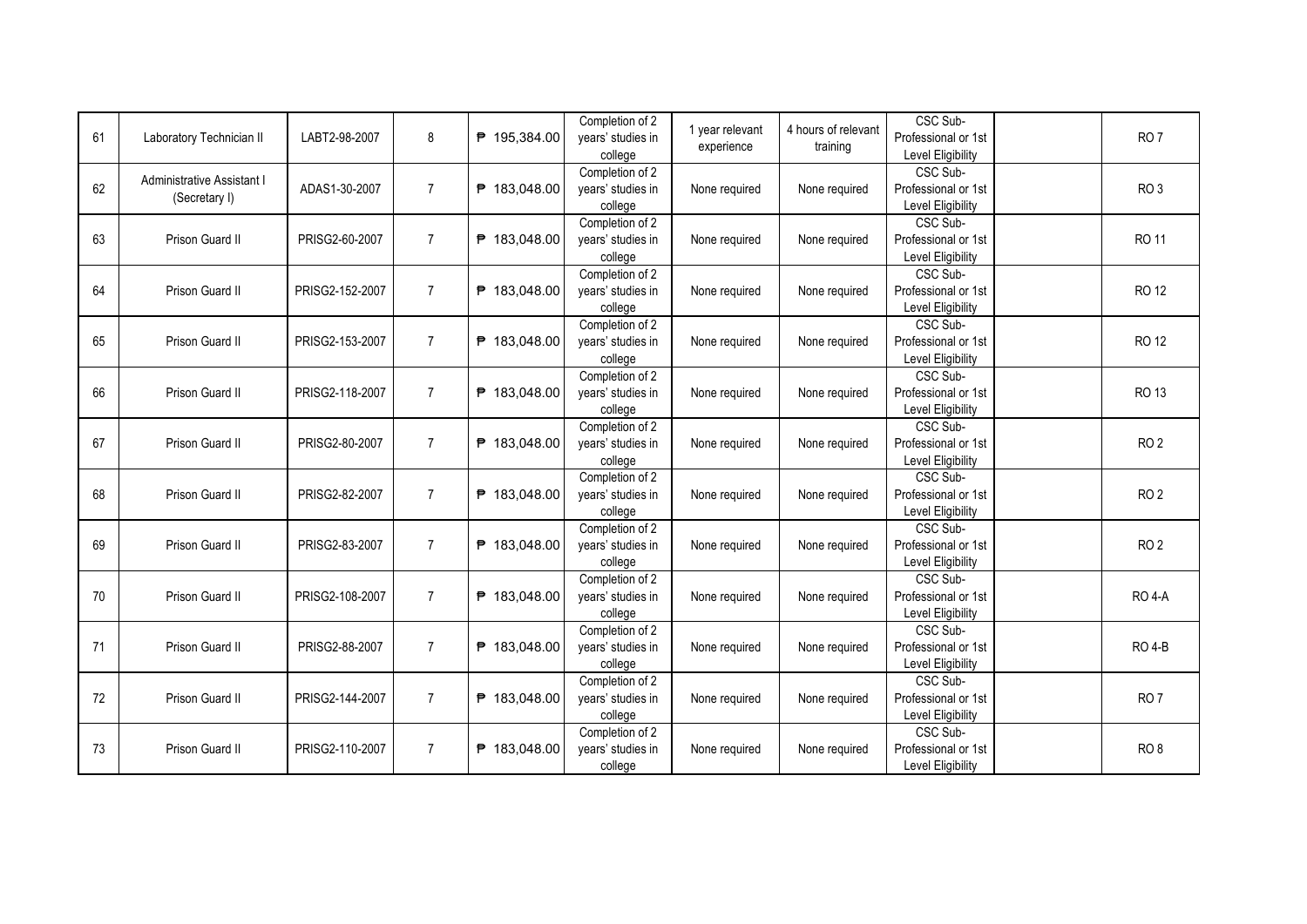| 74 | Prison Guard II                                         | PRISG2-137-2007 | $\overline{7}$ | ₱ 183,048.00 | Completion of 2<br>years' studies in<br>college                                       | None required | None required | CSC Sub-<br>Professional or 1st<br><b>Level Eligibility</b>          | RO <sub>9</sub> |
|----|---------------------------------------------------------|-----------------|----------------|--------------|---------------------------------------------------------------------------------------|---------------|---------------|----------------------------------------------------------------------|-----------------|
| 75 | Administrative Aide VI<br>(Electrician II)              | ADA6-44-2007    | 6              | ₱ 172,080.00 | High School<br>Graduate or<br>Completion of<br>Relevant<br>vocational/Trade<br>School | None required | None required | Electrician (Building<br>Wiring) (-250 volts)<br>(MC 11 s. 96 Cat I) | <b>ACAD</b>     |
| 76 | Administrative Aide VI<br>(Fiscal Clerk)                | ADA6-38-2007    | 6              | ₱ 172,080.00 | Completion of 2<br>years' studies in<br>college                                       | None required | None required | CSC Sub-<br>Professional or 1st<br><b>Level Eligibility</b>          | <b>FMS</b>      |
| 77 | Animal Keeper II                                        | AK2-84-2007     | 6              | ₱ 172,080.00 | Must be Able to<br>Read and Write                                                     | None required | None required | None Required (MC<br>11 s. 96 Cat III)                               | POS/K9          |
| 78 | Animal Keeper II                                        | AK2-88-2007     | 6              | ₱ 172,080.00 | Must be Able to<br>Read and Write                                                     | None required | None required | None Required (MC<br>11 s. 96 Cat III)                               | POS/K9          |
| 79 | Animal Keeper II                                        | AK2-94-2007     | 6              | ₱ 172,080.00 | Must be Able to<br>Read and Write                                                     | None required | None required | None Required (MC<br>11 s. 96 Cat III)                               | POS/K9          |
| 80 | Administrative Aide VI<br>(Comm. & Equipt. Operator II) | ADA6-23-2007    | 6              | ₱ 172,080.00 | Completion of 2<br>years' studies in<br>college                                       | None required | None required | Appropriate License<br>(MC 11, s 96 Cat II)                          | RO <sub>5</sub> |
| 81 | Administrative Aide VI<br>(Comm. & Equipt. Operator II) | ADA6-12-2007    | 6              | ₱ 172,080.00 | Completion of 2<br>years' studies in<br>college                                       | None required | None required | Appropriate License<br>(MC 11, s 96 Cat II)                          | <b>ARMM</b>     |
| 82 | <b>Communication Affairs Assistant</b>                  | CAA1-70-2007    | 5              | ₱ 161,772.00 | Completion of 2<br>years' studies in<br>college                                       | None required | None required | CSC Sub-<br>Professional or 1st<br><b>Level Eligibility</b>          | <b>PECIS</b>    |
| 83 | Administrative Aide IV<br>(Budgeting Aide)              | ADA4-14-2007    | 4              | ₱ 152,088.00 | Completion of 2<br>years' studies in<br>college                                       | None required | None required | CSC Sub-<br>Professional or 1st<br>Level Eligibility                 | <b>FMS</b>      |
| 84 | Laboratory Aide II                                      | LABA2-86-2007   | $\overline{4}$ | ₱ 152,088.00 | <b>Elementary School</b><br>Graduate                                                  | None required | None required | None Required (MC<br>11 s. 96 Cat III)                               | <b>LS</b>       |
| 85 | Administrative Aide III (Driver I)                      | ADA3-88-2007    | 3              | ₱ 142,968.00 | <b>Elementary School</b><br>Graduate                                                  | None required | None required | Driver License (MC<br>11 s. 96 Cat II)                               | <b>RO 13</b>    |
| 86 | Administrative Aide III (Driver I)                      | ADA3-9-2007     | 3              | ₱ 142.968.00 | <b>Elementary School</b><br>Graduate                                                  | None required | None required | Driver License (MC<br>11 s. 96 Cat II)                               | <b>RO2</b>      |
| 87 | Administrative Aide III (Driver I)                      | ADA3-43-2007    | 3              | ₱ 142,968.00 | <b>Elementary School</b><br>Graduate                                                  | None required | None required | Driver License (MC<br>11 s. 96 Cat II)                               | <b>RO 4-B</b>   |